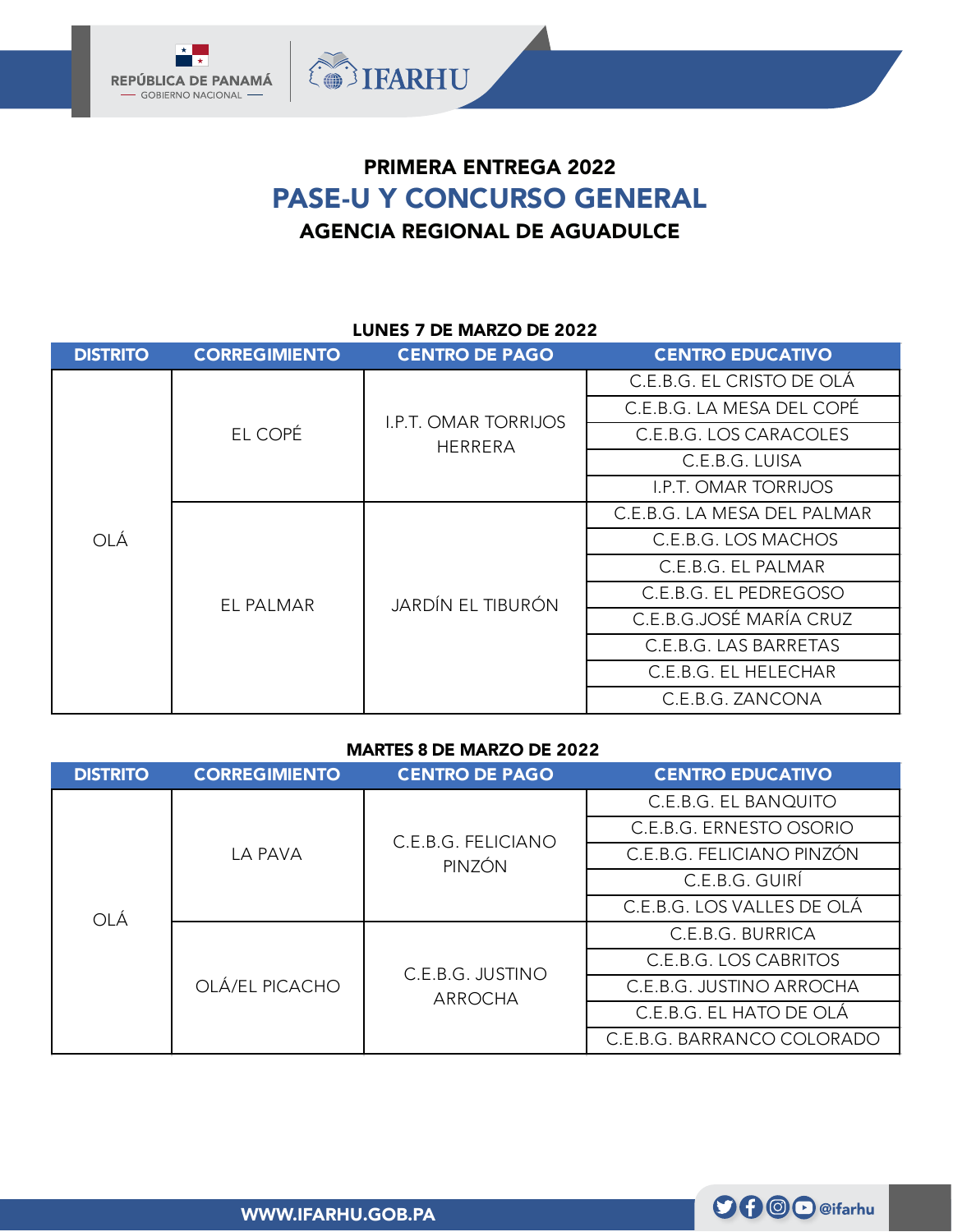

# MIÉRCOLES 9 DE MARZO DE 2022

**OBSIFARHU** 

| <b>DISTRITO</b> | <b>CORREGIMIENTO</b> | <b>CENTRO DE PAGO</b>                | <b>CENTRO EDUCATIVO</b>    |
|-----------------|----------------------|--------------------------------------|----------------------------|
|                 | CAPELLANÍA           | C.E.B.G. ROBERTO F.<br><b>CHIARI</b> | C.E.B.G. ROBERTO F. CHIARI |
|                 | VILLARREAL           |                                      | C.E.B.G. CIÉNEGA LARGA     |
|                 |                      | CASA COMUNAL LLANO                   | C.E.B.G. EL ESPAVÉ         |
|                 |                      | DE LA PALMA                          | C.E.B.G. LLANO DE LA PALMA |
|                 |                      |                                      | C.E.B.G. VILLAREAL         |
| NATÁ            |                      | C.E.B.G. SEBASTIÁN<br><b>SUCRE</b>   | C.E.B.G. SEBASTIÁN SUCRE   |
|                 | EL CAÑO              |                                      | C.E.B.G. EL VIRULÍ         |
|                 |                      | C.E.B.G. SIMEÓN<br>VALDERRAMA        | C.E.B.G. LA SALINETA       |
|                 |                      |                                      | C.E.B.G. SANTA LUCÍA       |
|                 |                      |                                      | C.E.B.G. EL OLIVO          |
|                 |                      |                                      | C.E.B.G. SIMEÓN VALDERRAMA |

## JUEVES 10 DE MARZO DE 2022

| <b>DISTRITO</b> | <b>CORREGIMIENTO</b> | <b>CENTRO DE PAGO</b> | <b>CENTRO EDUCATIVO</b>  |
|-----------------|----------------------|-----------------------|--------------------------|
| NATÁ            | <b>GUZMÁN</b>        | C.E.B.G. CAIMITILLO   | C.E.B.G. CAIMITILLO      |
|                 |                      |                       | C.E.B.G. SAPILLO         |
|                 |                      | C.E.B.G. EL OTOAL     | C.E.B.G. EL OTOAL        |
|                 |                      | C.E.B.G. GUZMÁN       | C.E.B.G. GUZMÁN          |
|                 |                      |                       | C.E.B.G. HONDURAS        |
|                 |                      |                       | C.E.B.G. PIEDRAS BLANCAS |
|                 |                      |                       | C.E.B.G. EL VALLE        |

## VIERNES 11 DE MARZO DE 2022

| <b>DISTRITO</b> | <b>CORREGIMIENTO</b> | <b>CENTRO DE PAGO</b>  | <b>CENTRO EDUCATIVO</b>     |
|-----------------|----------------------|------------------------|-----------------------------|
| NATÁ            | <b>LAS HUACAS</b>    | C.E.B.G. QUIJE         | C.E.B.G. QUIJE              |
|                 |                      |                        | C.E.B.G. CULEBRA            |
|                 |                      | C.E.B.G. LAS HUACAS    | C.E.B.G. LAS HUACAS         |
|                 | NATÁ                 | <b>COLEGIO MARIANO</b> | C.E.B.G. ESPAÑA             |
|                 |                      | PRADO ARAÚZ            | COLEGIO MARIANO PRADO ARAÚZ |

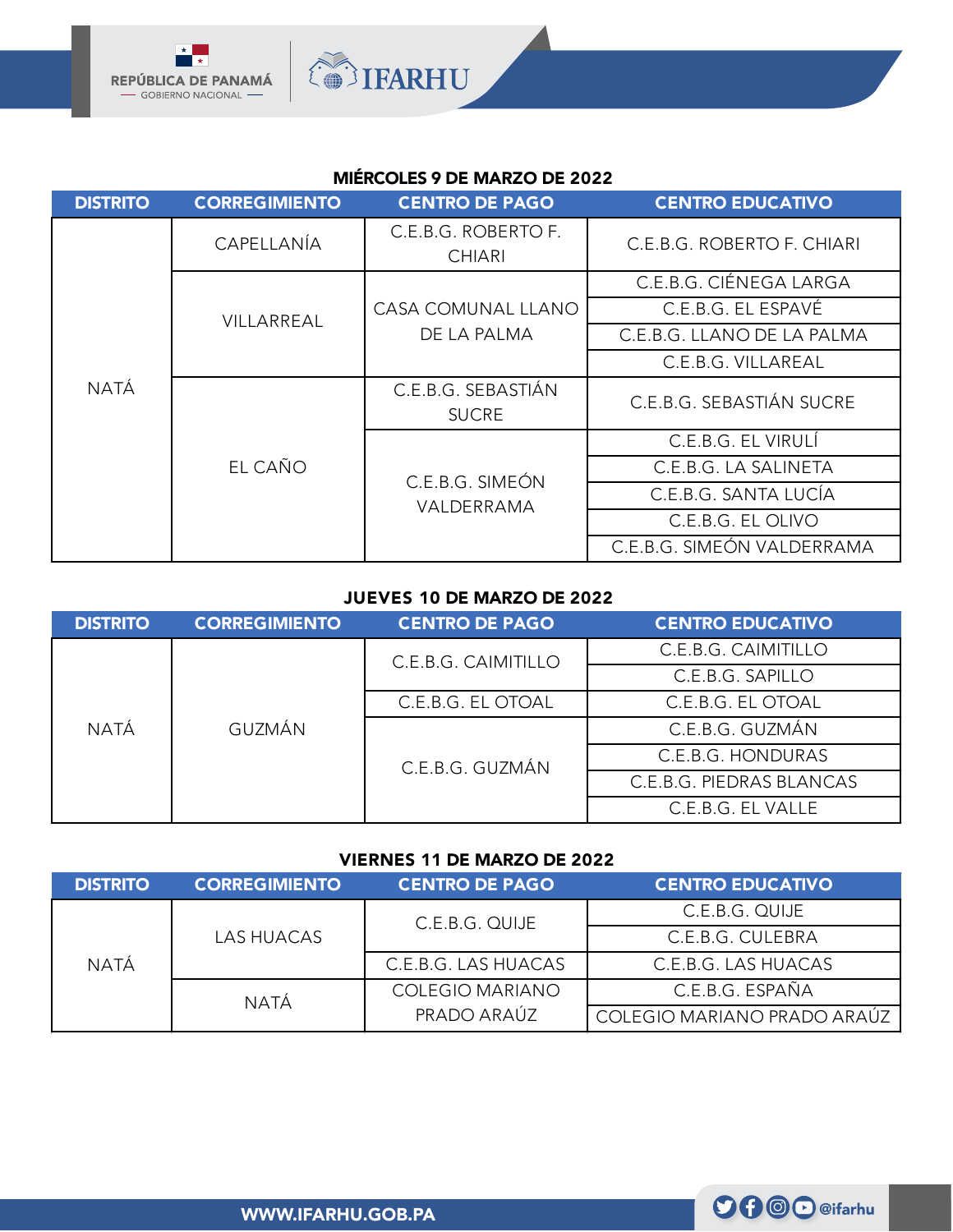

## LUNES 14 DE MARZO DE 2022

**OBSIFARHU** 

| <b>DISTRITO</b> | <b>CORREGIMIENTO</b> | <b>CENTRO DE PAGO</b> | <b>CENTRO EDUCATIVO</b> |
|-----------------|----------------------|-----------------------|-------------------------|
| NATÁ            | TOZA                 | C.E.B.G. LA YEGUADA   | C.E.B.G. LA YEGUADA     |
|                 |                      | C.E.B.G. SAN ANTONIO  | C.E.B.G. LOS CABRITOS   |
|                 |                      |                       | C.E.B.G. SAN ANTONIO    |
|                 |                      | C.E.B.G. EL CORTEZO   | C.E.B.G. EL CORTEZO     |
|                 |                      | C.E.B.G. TOZA         | C.E.B.G. GUAYABITAL     |
|                 |                      |                       | C.E.B.G. TOZA           |

#### MARTES 15 DE MARZO DE 2022

| <b>DISTRITO</b> | <b>CORREGIMIENTO</b> | <b>CENTRO DE PAGO</b>              | <b>CENTRO EDUCATIVO</b>       |
|-----------------|----------------------|------------------------------------|-------------------------------|
|                 | <b>AGUADULCE</b>     | ACADEMIA SANTA ROSA<br>DE LIMA     | ACADEMIA SANTA ROSA DE LIMA   |
|                 |                      | <b>IFARHU AGENCIA</b><br>AGUADULCE | <b>COLEGIO RODOLFO CHIARI</b> |
| AGUADULCE       |                      |                                    | <b>I.P.T.I. AGUADULCE</b>     |
|                 |                      |                                    | C.E.B.G. ALEJANDRO TAPIA      |
|                 |                      |                                    | KID'S SCHOOL AND CAMB. ACAD.  |
|                 |                      |                                    | C.E.B.G. ANA POLO TAPIA       |
|                 |                      |                                    | C.E.B.G. BILINGÜE LA COLMENA  |
|                 |                      |                                    | ESCUELA EL BUEN PASTOR        |
|                 |                      |                                    | SACREDS HEART OF MARY SCHOOL  |
|                 |                      |                                    | SANTIAGO APOSTOL COLLEGE      |